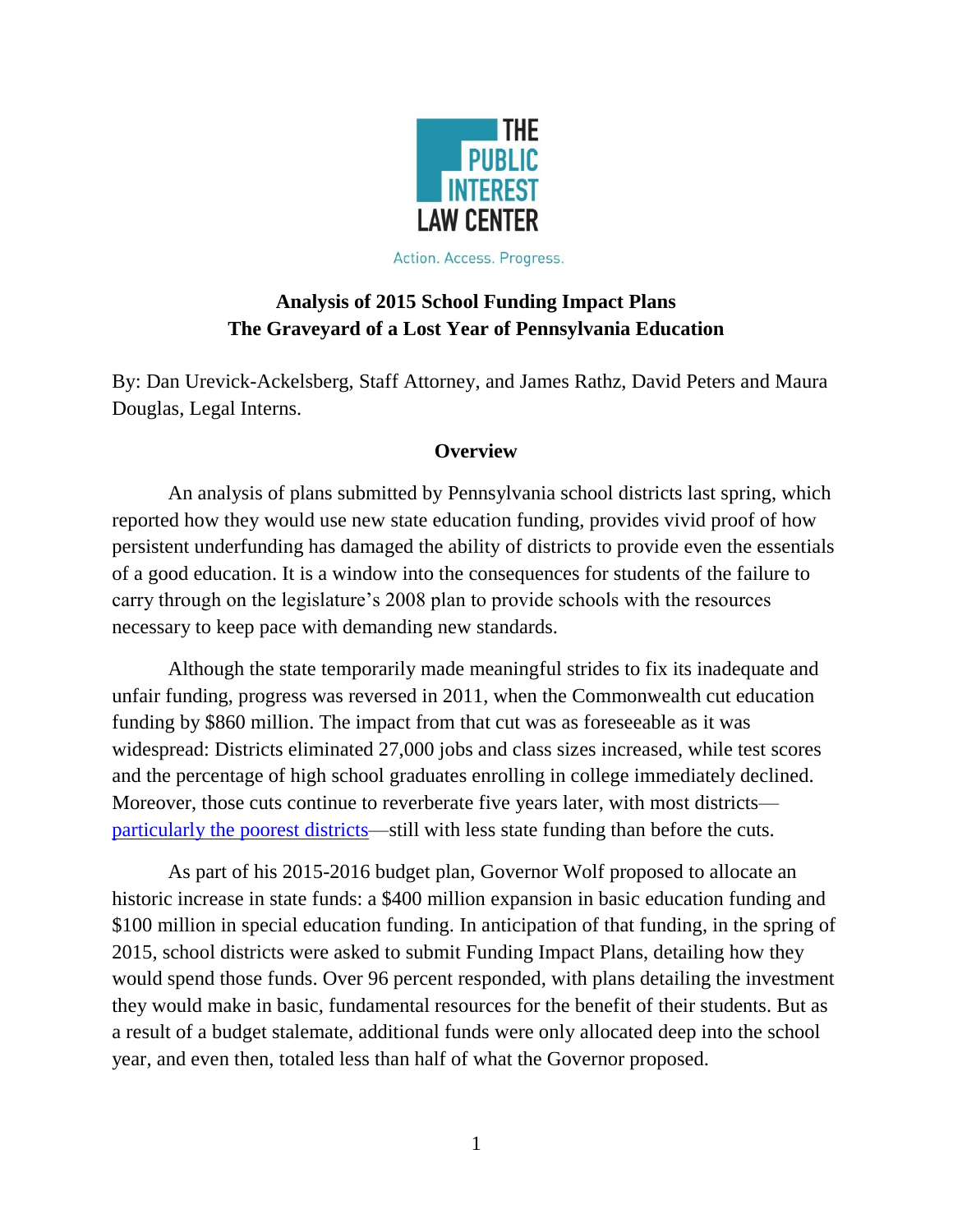Through a Right-to-Know request, the Public Interest Law Center gained access to the Funding Impact Plans. [The Plans](http://www.pilcop.org/2015-impact-plans/#sthash.x5Y30hJ3.dpbs) are sobering, walking readers past the gravestones of a lost year in children's education and demonstrating the concrete consequences of both the past year's budget stalemate and the Commonwealth's continual refusal to adequately fund public schools. This report is designed to equip parents, members of the public, reporters and policymakers with an understanding of just how basic those requests were, how they continue to go largely unmet, and how badly school districts still need increased funds.

The Plans, which show once hopeful school administrators planning to devote resources to basic tenets of education, are divided into two sections. First, districts were asked to choose how they would allocate funds from among fourteen broad categories.<sup>1</sup> Districts planned spending funds on basic, integral services such as early childhood programs, books up to date with state standards, and smaller class sizes. In the second section of the plan, districts were given the option to provide a more detailed explanation for how they would use the funds. Those descriptions reveal a sobering reality: districts from every corner of the state in distress, desperate to provide students with basic educational resources.

#### **Proposed Spending By Category**

The dire situation facing many of the districts after years of inadequate state funding was succinctly described by Riverside School District's plan: "We would love to provide STEM opportunities and Career Readiness opportunities, **but would have to use the funding to support basic necessities for our district.**" The Cornell School District reiterated this reality, noting that in recent years it "has had to eliminate many programs that we feel are essential for student achievement." The call for basic resources and the desire to provide a baseline educational program for students was repeated over and over.

#### Pre K and Full Day Kindergarten

 $\overline{\phantom{a}}$ 

The number one proposed use of new state funding was to educate the Commonwealth's youngest students. Specifically, of the 482 districts which submitted a Plan, 210 said they would use new state funding to expand or keep from cutting vital early childhood programs, including pre-kindergarten and full-day kindergarten programs.

 $<sup>1</sup>$  Districts could choose more than one category.</sup>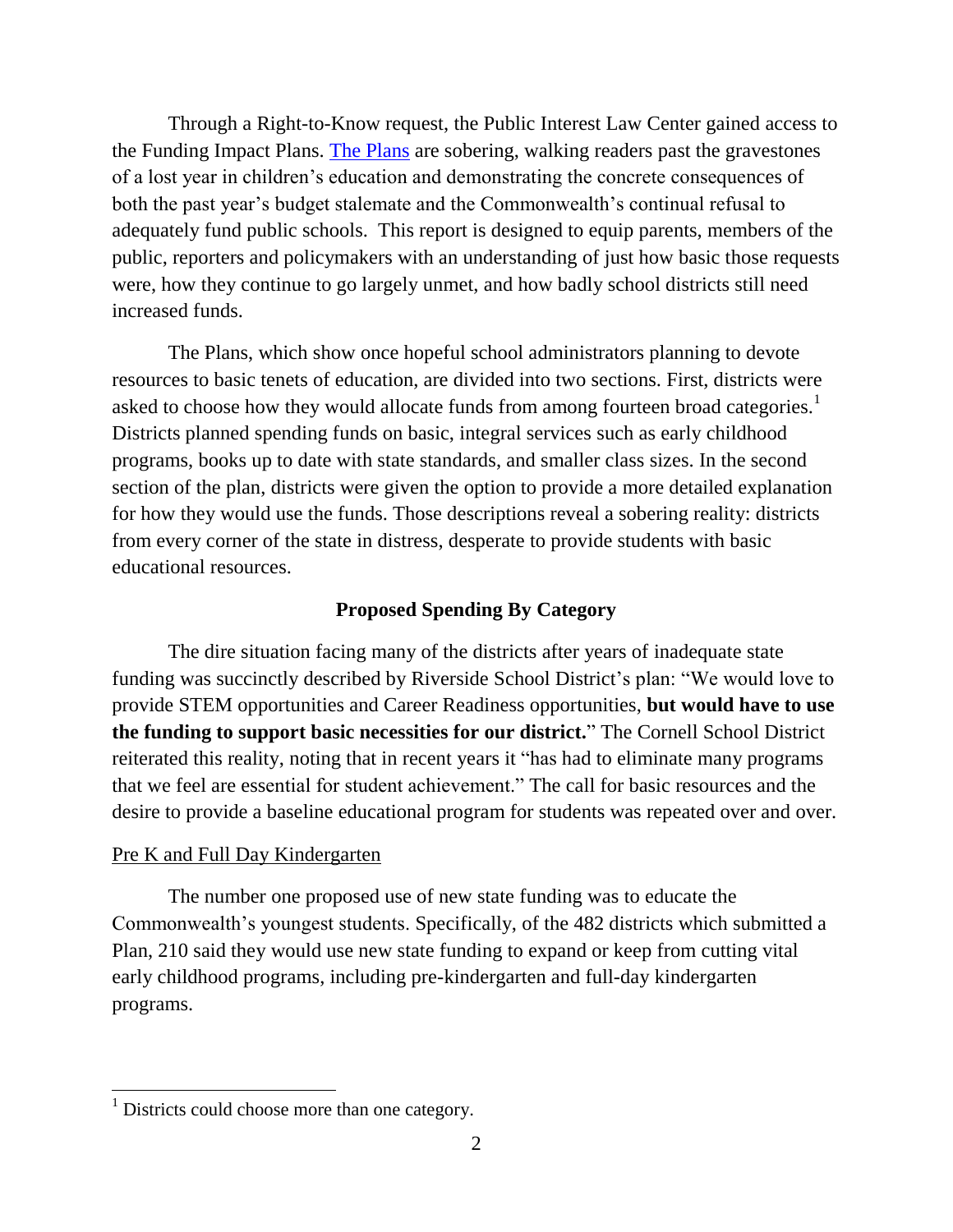Districts repeatedly noted what every parent and educator well-knows: Pre-K and full day kindergarten programs are "invaluable," "critical," and "meet the needs of . . . atrisk students at the earliest possible point." The New Castle Area School District for example, noted that it "operated a full day Pre-K program for seven years with the last year being 2011-12." But "[b]ecause of funding cuts to the Accountability Block Grant and other funding sources, the District now operates a half day program." Most districts, however, didn't seek to add full day pre-K. Rather, they merely sought to maintain full day kindergarten, which was in jeopardy, "as expenses continue to rise and revenue decreases."

### Keeping or Restoring Teachers

Another 108 districts were going to use the money to reduce class sizes reversing the increased sizes in elementary grades they had been forced to make; or they would use the money simply to stave off further increases. The Steelton-Highspire School District, for example, a small district outside of Harrisburg, asked for money to avoid layoffs of five elementary school teachers and keep elementary school class sizes from rising to between thirty-one and thirty-six students. That sentiment was echoed by the Dubois Area School District, a large rural/suburban district, which said the additional money "will not allow us to hire more teachers. It will simply help us to replace retiring teachers," and thus "maintain[] current class sizes."

Those districts were far from unique. The McKeesport Area School District, for example, noted that it has cut 110 jobs, despite a rising student population, and that it needed sufficient funding to prepare its students "to live as productive, responsible, moral, and ethical citizens."

The Butler Area School District reiterated the same, stating it was "merely seeking to return to the previous level of services that were offered prior to the district's budget crisis." It detailed that it had "[e]liminated essential elementary (K-6) programs over the past two years that we aim to restore. Positions to restore include:

- 1. 2 Language Arts Teachers
- 2. Music Teacher
- 3. Art Teacher
- 4. 2 Computer Teachers
- 5. 2 Librarians
- 6. Physical Education Teacher
- 7. Nurse."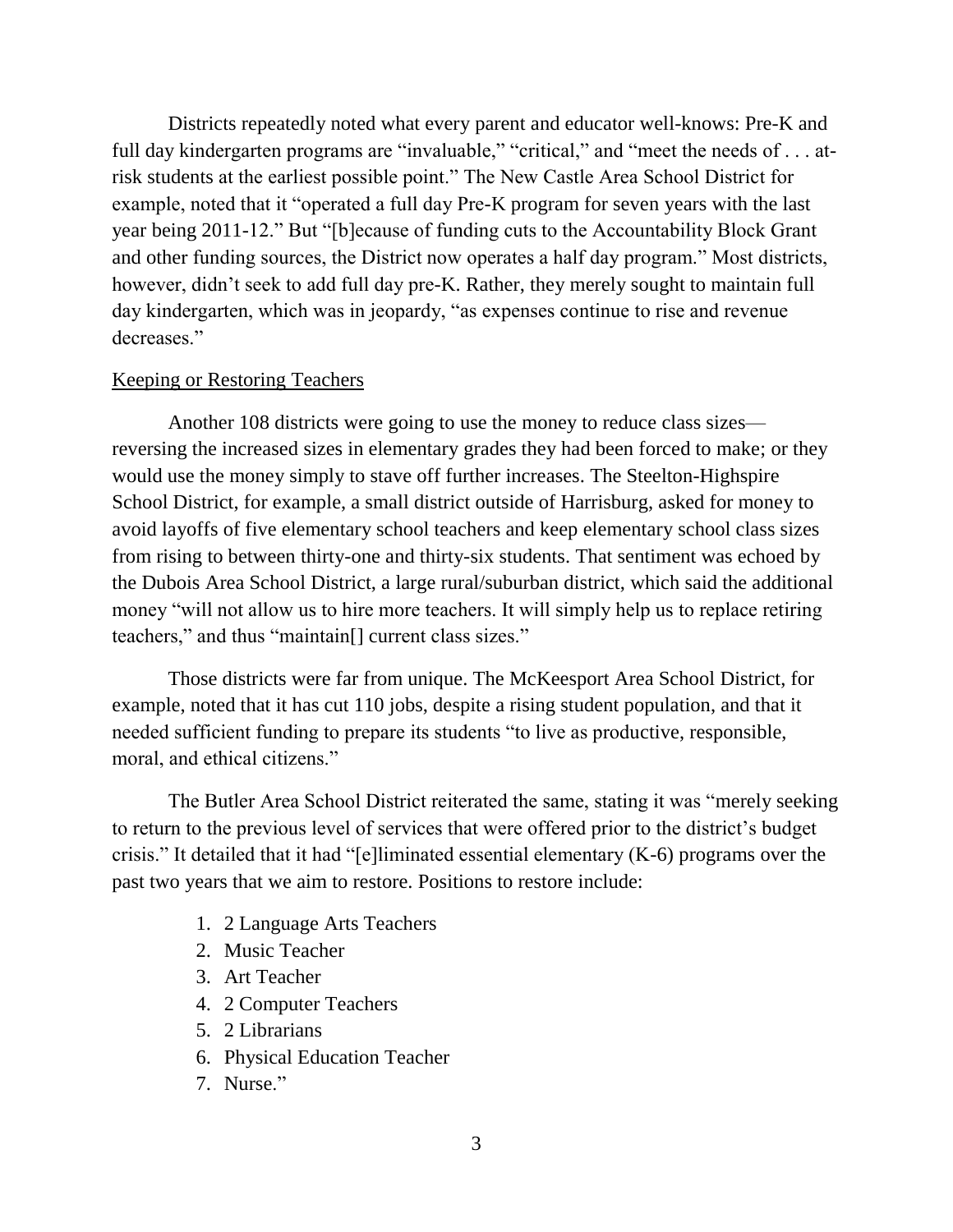And it made clear what restoring those positions would mean:

All students in grades K-6 will have additional instructional time with teachers in the following disciplines: art, music, library, physical education. All students in grades K-6 will have an increase in availability of guidance services. All students in grades K-6 will have an increase in availability of nursing services. At-risk students in grades 5-6 will have an increase in instructional time with a specific language arts intervention support curriculum.

# Interventions for At Risk Students

Reflecting the need to invest in basic educational tools, 118 districts proposed reading and math specialists and other interventions to help struggling and at risk students receive personalized help and services.

• "The additional funding will be used to restore the literacy skills position for grades K to 5 that was lost in the absence of adequate funding. The position will be filled with a reading specialist whose primary focus will be the K to 3 students. . . . The development of literacy skills at an early age [is] VITAL to [the] success of a child's education." Ridgway Area School District.

## Restoring Libraries

A large number of districts planned to restore others services critical to supporting children's education. Ninety-three districts, for example, reported they would restore positions like librarians, music and art teachers, counselors and nurses, while fifty-four would invest their funds in new or expanded academically enriching programs in these same areas.

- "The middle school opened in 2009 and has a beautiful, spacious and functional library but has not been staffed since 2011-12. MS library science would be reinstated and the funds used for a full time librarian, reference materials and software updates." Bentworth School District.
- "We plan on hiring a part time librarian…." Rochester Area School District.

## Purchasing Books and Equipment

Many districts intended to buy needed books and equipment, including computers, in order to upgrade their curriculum and to provide teachers with the training to utilize these new tools. The reports revealed districts teaching students with books out of date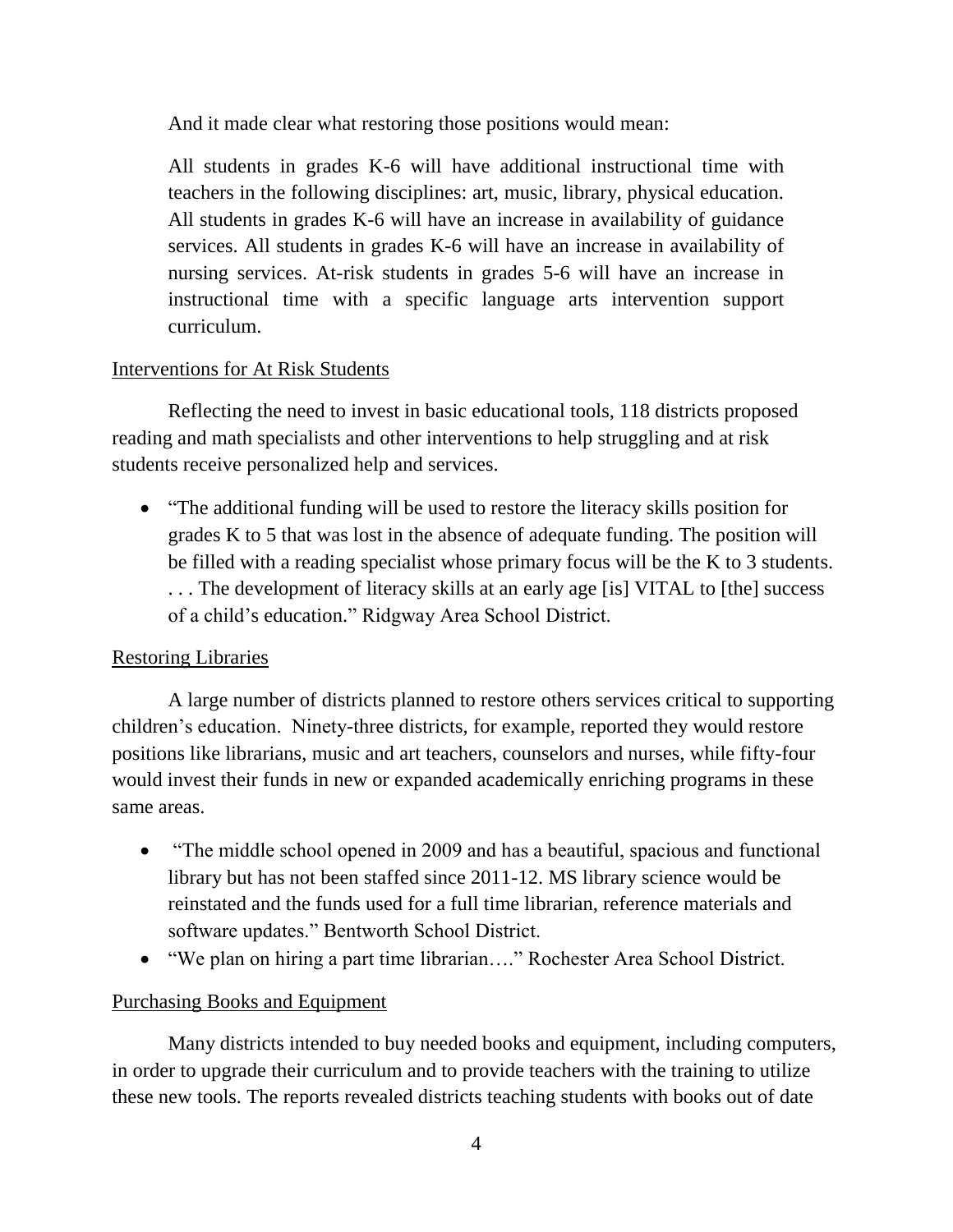with current state standards, or without equipment needed to educate students with special needs:

- "[A] new elementary reading series aligned to PA Core [English Language Arts] Standards." Cambria Heights School District.
- "[U]pdate the math and reading curriculum textbooks and materials to align to new state standards." Carmichaels Area School District.
- "[W]e plan to purchase a new elementary math program in order to align with PA Core Standards." Allentown School District.
- "[P]urchase the K-4 reading series [we] piloted over the 2014-15 school year. **We have not had a new reading series in about 12 years.**" Ellwood City School District.
- "[M]athematic materials will be purchased for grades K-5. At the middle school level, curriculum materials will be purchased for science, mathematics, and language arts. High School materials include both mathematics and social studies curriculum purchases." Loyalsock Township School District.
- "An Autistic Support Classroom was established several years ago in our Elementary Center. Several of the students have now transitioned to the Middle High School and the necessary sensory equipment is not available in this facility." Burgettstown School District.
- "Restoration of elementary computer classes cut due to funding shortages. The expected outcome is students are proficient using technology including the preparation of students using programs such as Microsoft Office…." East Pennsboro Area School District.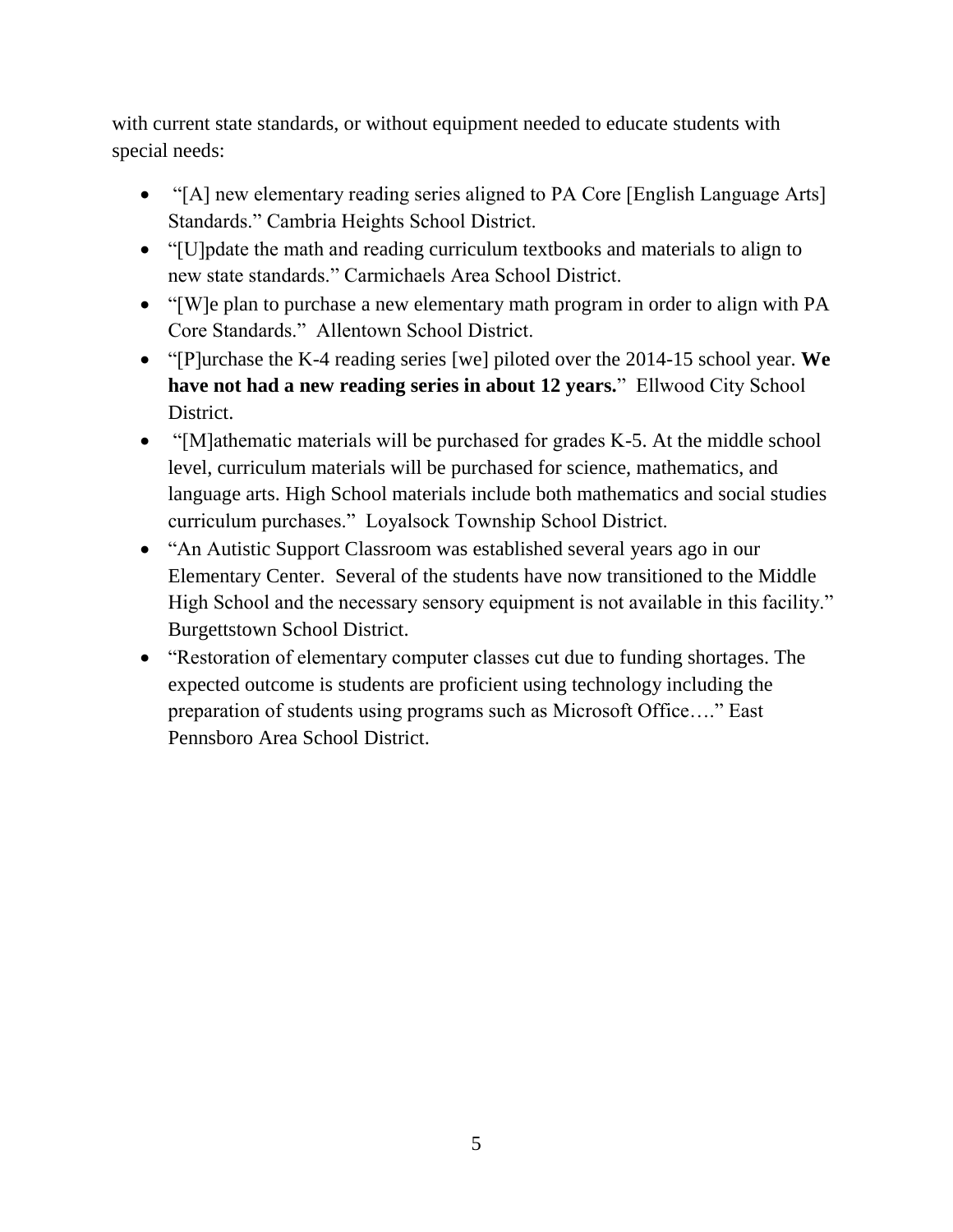|                                                    |                  | <b>Number of</b>                  |
|----------------------------------------------------|------------------|-----------------------------------|
| <b>Proposed Purpose for Newly Allocated Funds</b>  | <b>Funds</b>     | <b>Districts</b>                  |
| by Category                                        | <b>Requested</b> | <b>Requesting</b><br><b>Funds</b> |
| High-quality early childhood programs, such as     |                  |                                   |
| pre-kindergarten and full-day kindergarten         | \$49,241,682.95  | 210                               |
| Professional development, curriculum, & materials  |                  |                                   |
| to implement high standards to prepare for college |                  |                                   |
| and careers                                        | \$59,112,336.04  | 151                               |
| Personalized help/interventions for struggling     |                  |                                   |
| students                                           | \$40,133,207.58  | 118                               |
| Smaller class size in early elementary grades      | \$38,110,279.52  | 108                               |
| Restoration of programs and personnel that         |                  |                                   |
| districts made as a result of state budget cuts    | \$22,469,523.55  | 93                                |
| Hybrid and innovative learning options             | \$11,777,808.69  | 84                                |
| Career and technical education aligned with STEM   |                  |                                   |
| and other high-demand and emerging occupations     | \$8,854,437.19   | 63                                |
| Academic and other enrichment programs, such as    |                  |                                   |
| music, arts, world languages and library services  | \$10,624,283.79  | 54                                |
| Alternative school settings and programs           | \$19,333,452.00  | 45                                |
| Summer learning programs                           | \$3,626,241.60   | 45                                |
| Community partnerships that provide health and     |                  |                                   |
| human services to students and their families      | \$16,792,079.60  | 35                                |
| Additional instructional time for students by      |                  |                                   |
| extending the school day and/or year               | \$5,109,174.28   | 31                                |
| College and career counseling in middle and high   |                  |                                   |
| schools                                            | \$8,972,339.71   | 29                                |
| Offering advanced courses, such as dual            |                  |                                   |
| enrollment, that prepare students for college      | \$5,515,749.50   | 28                                |

### **Conclusion**

Far from making extravagant requests, the Funding Impact Plans show school districts proposing to spend state funds on the very foundations of education: books up to date with state standards, and staff to provide smaller class sizes, full-day kindergarten, and re-open libraries. But students were deprived of these basic, essential services every day this year, because the state legislature and governor were unable to pass a timely budget, let alone an adequate one that would pay for even half of the programs detailed in these Plans.